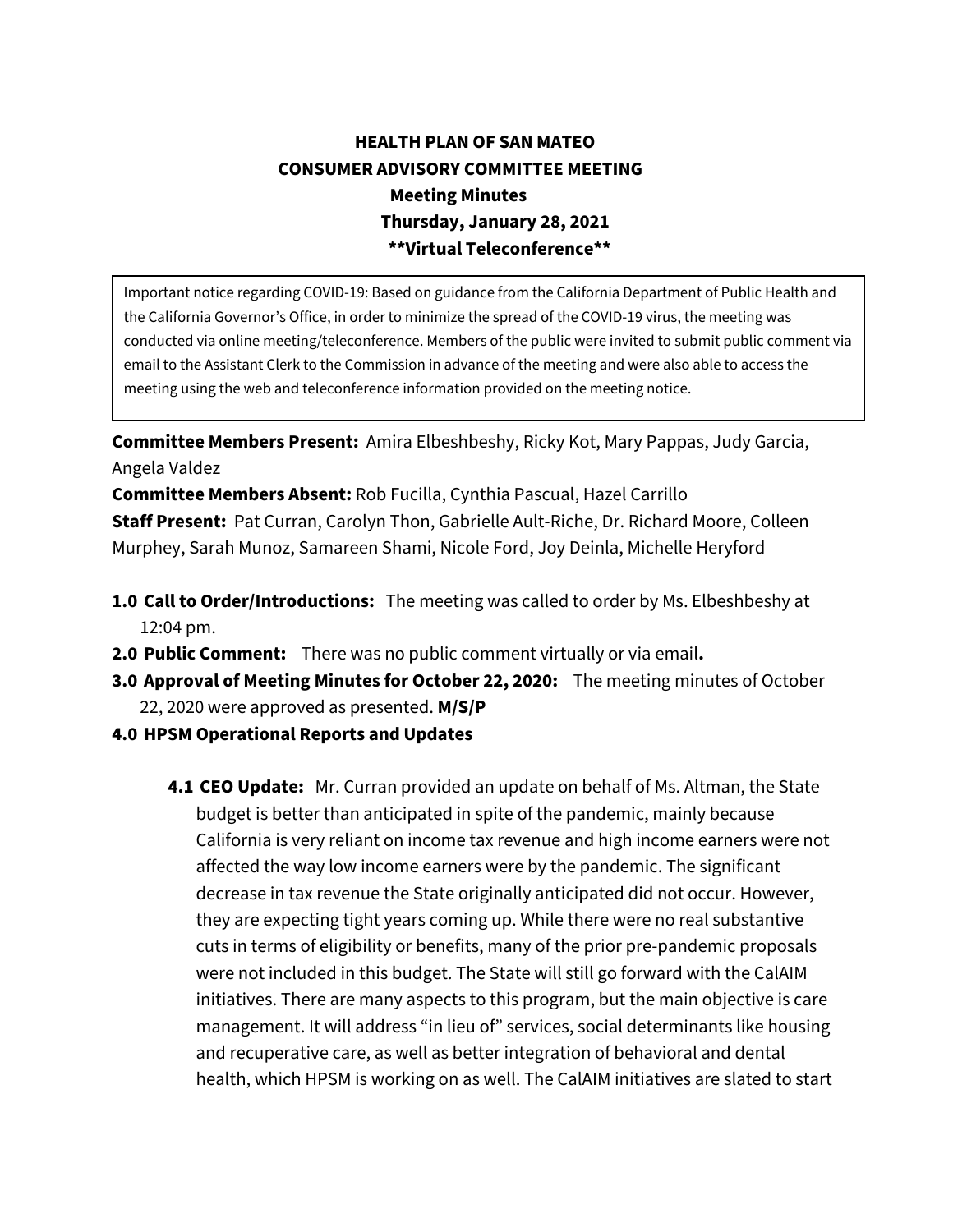in January 2022. HPSM is working on how to adapt and implement some of these programs.

He also provided an update on COVID-19. HPSM is presently focusing on two different inflection points. Firstly, because they are seeing high transmission rates, they are working closely with hospitals, skilled nursing facilities (SNF's) and providers to facilitate transitions and to remove barriers that affect access to care. The  $2<sup>nd</sup>$  inflection point is the vaccination rollout. HPSM is working closely with County Health, as they are the focal point for distribution. They are also working with One Medical group to open up access to vaccines to HPSM members, especially because the vaccine rollout has been uneven and information is inconsistent. HPSM and the County are doing whatever they can to minimize possible inequities in vaccine distribution for members. Ms. Ault-Riche said that through the partnership with One Medical they've already vaccinated 270 members that are 75 years or older. Members are being notified by robo-calls that are going out in all of the threshold languages. The clinics are on a walk-in basis. There are clinic hours in the afternoon Monday thru Friday and all day on the weekends at the One Medical facility in Redwood City. Mr. Kot asked if proof of ID is required. Ms. Ault-Riche replied that everyone needs a photo ID as well as an HPSM ID. Though if one cannot locate their HPSM card, One Medical can check eligibility using a photo ID with the member's date of birth. Another resource is Ravenswood Family Health Center, who has a COVID vaccine clinic for employees and patients that are 65 years and older.

Ms. Murphey said they are learning that there are changes daily, sometimes even hourly. They are trying to learn quickly and are adjusting their approach as they go. They are focusing on coordination and on providing accurate information. They said the County website has listed some of the providers that are offering vaccines for their patients that are 65 or 75 and older. She said there has been mixed messages on how available some of these facilities are when it comes to making an appointment and that she has heard reports about long wait times. She reiterated what Mr. Curran said about the joint effort with the County on addressing equity issues, including those around race and ethnicity. The goal is to make sure that the most vulnerable and those most at risk are at the front of the line. She stressed that data sharing is important and HPSM will play a big part on identifying those members within each of the different phases who are most at risk.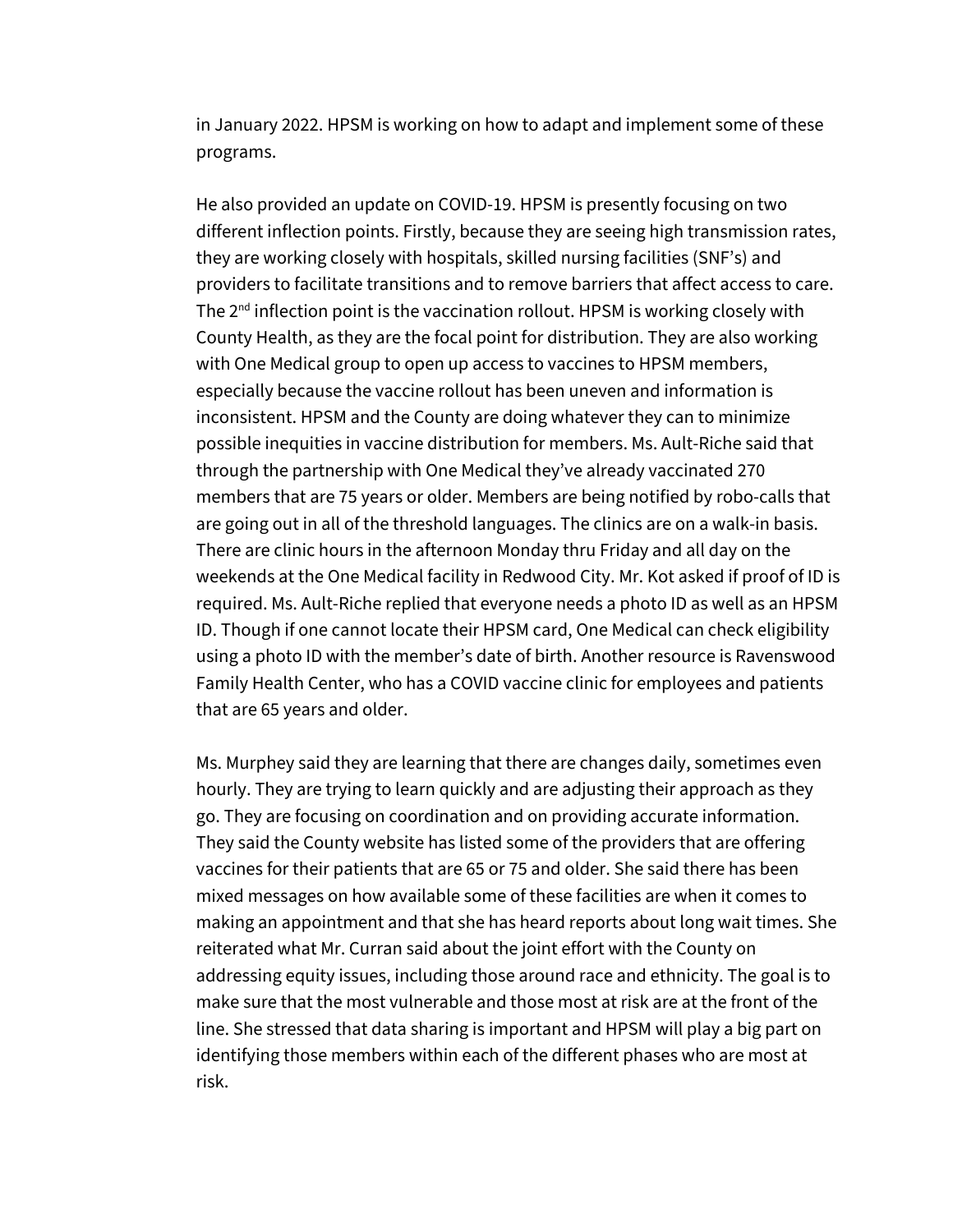**4.2 CMO Update:** Dr. Moore provided an update on CalAIM. One of the visions is a population health management approach. They have restructured Care Coordination, Long Term Services & Supports (LTSS), and Behavioral Health. HPSM has been active and has finalized a change in the Care Coordination Department so that they are now organized into teams with each team responsible for a different population of HPSM members. It is a risk stratification approach and there are 3 teams: Emerging Risk, Enhanced Case Management, and Prevention and Early Intervention.

He also provided an update on COVID-19. The World Health Organization (WHO) warned that the world is facing a pandemic paradox. Virus related hospitalizations have been decreasing in every US region, however 7-day death averages are rising with 21 states reporting at least a 10% increase compared to last week. They are concerned about the new variants. Pfizer and Moderna have revised their vaccine to deal with the South African variant. Ms. Pappas had a question about the new variants: will those who have already received the vaccine be protected from them? Dr. Moore replied that while it should still offer some protection, people may still get infected but not have all of the organ involvement that they might have without the vaccine. There is talk that there may different variants that require a slightly different vaccine every year, as with the flu vaccine.

Dr. Moore spoke about monoclonal antibody therapeutics. The FDA has recently approved emergency use authorization for this infusion of antibodies. There are a couple of different formulas. The idea is to give it within 10 days of the onset of symptoms, preferably within three days. The antibodies can reduce the need for emergency room visits or hospitalization. However, they did not help those already hospitalized. The question now is where does one go to get these infusions? Infusion centers have not been set up to do this and a hospital setting is needed for this particular therapy. They'd like to know if this is being done in San Mateo County. They will meet with the nursing facility engagement group to see what can be done. He noted that nursing facilities are the ideal place to do the IV's.

Dr. Moore noted that at one point the COVID Centers of Excellence (COE's) experienced a lull in patients, however due to the recent surge and hospital backup, the Plan and Provider Services in particular worked diligently to expand the number of COE's. Sutter has announced that it is doing away with parts of their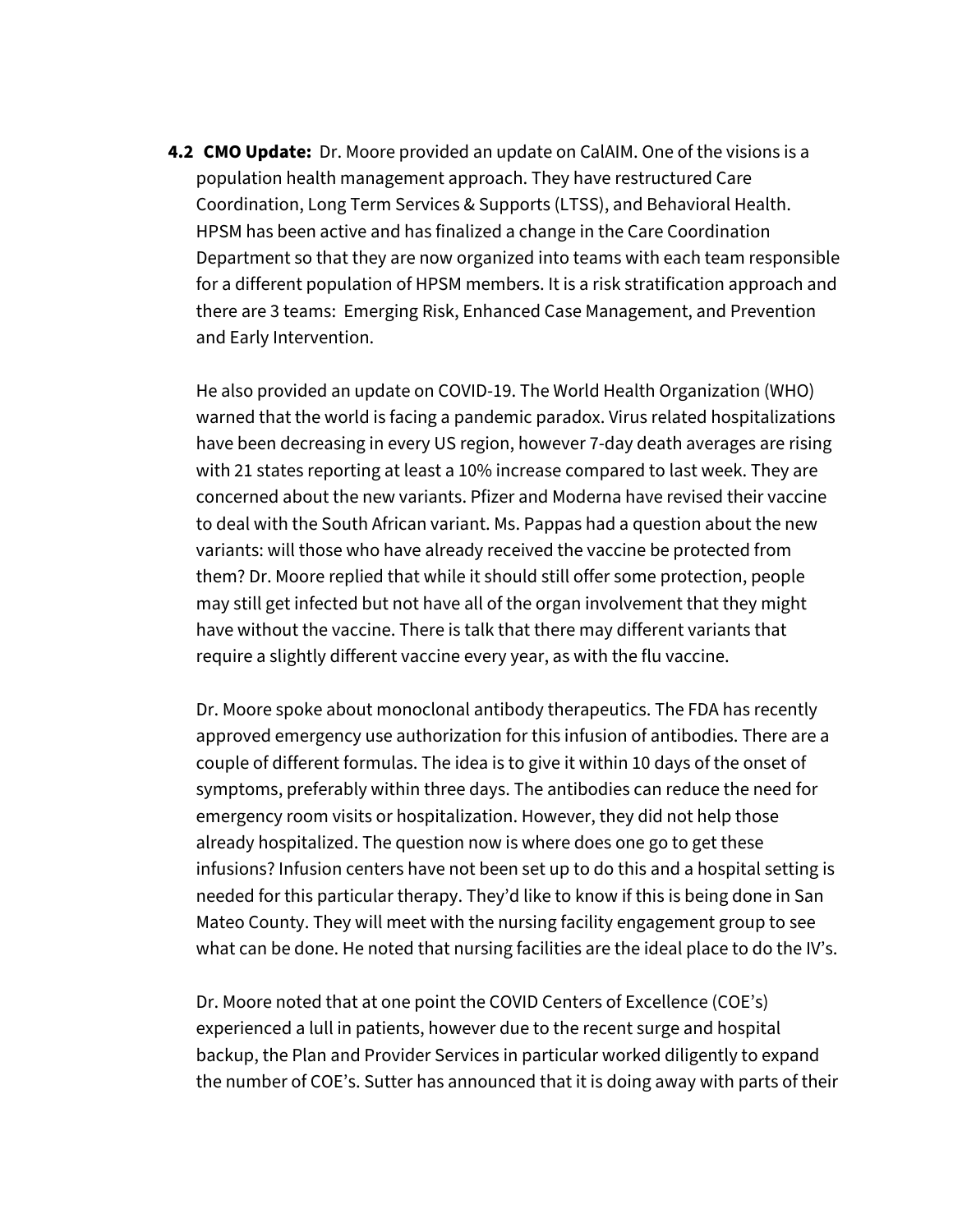Diabetes Prevention Program, a necessary service in San Mateo County. He also reported that the Senior Focus adult day care will be eliminated from Mills Peninsula services; it's the only one that offers specialized health and dementia care services. Community Based Adult Services (CBA's) is a Medi-Cal benefit that offers nursing services, physical, occupational and speech therapy, as well as nutrition counseling and even transportation to and from the patient's home. Without the CBA centers members are more likely to be admitted to a SNF. Senior Focus had served 120 fragile members of the community. Ms. Altman and Mills Peninsula were looking for alternatives to no avail. There is hope another organization like the Peninsula Health Care District, who at one time provided grants to Senior Focus, will take this over. There are some other organizations that have expressed an interest as well. Mr. Kot asked if this was a done deal or still just a proposal. Dr. Moore said the deal is final; it was announced last Tuesday and they are now working on member transitions.

- **4.3 Social Media Strategy:** Ms. Deinla from the Marketing and Communications Department (MARCOM) gave a presentation about HPSM's new Social Media strategy. This decision was driven by a desire to widen their reach and messaging about HPSM's programs and services and to engage with members and the community, as well as increase awareness about HPSM. They will share health tips and programs and refer people to HPSM's website for additional information, hopefully while there they will find a lot more information and resources about HPSM. They've had a presence on LinkedIn and Facebook and are now on Instagram. They have learned a lot from their health plan counterparts and have created content calendars to ensure they get appropriate messages out every day, seven days a week. They post every morning at 10:00 am, posts focus on brand awareness, preventative care, staying healthy, and sharing resources. They have partnered with San Mateo County and share their posts as well. They will measure success by seeing how many will bounce back to the HPSM website. But primarily it will be on engagement such as likes and comments.
- **4.4 Quality Improvement:** Ms. Shami and Ms. Munoz presented the 2020 Population Needs Assessment (PNA). This is an annual assessment of the Medi-Cal population and a requirement for all managed care plans since 2019. The Medi-Cal population is relatively young, with 50% falling in the 0-21 age group. The majority identify as Hispanic, followed by Asian or Pacific Islander. She briefly went over the top 5 most frequently diagnosed conditions. Ms. Shami reviewed some of the subpopulations that were looked at, the data used and the findings. She also went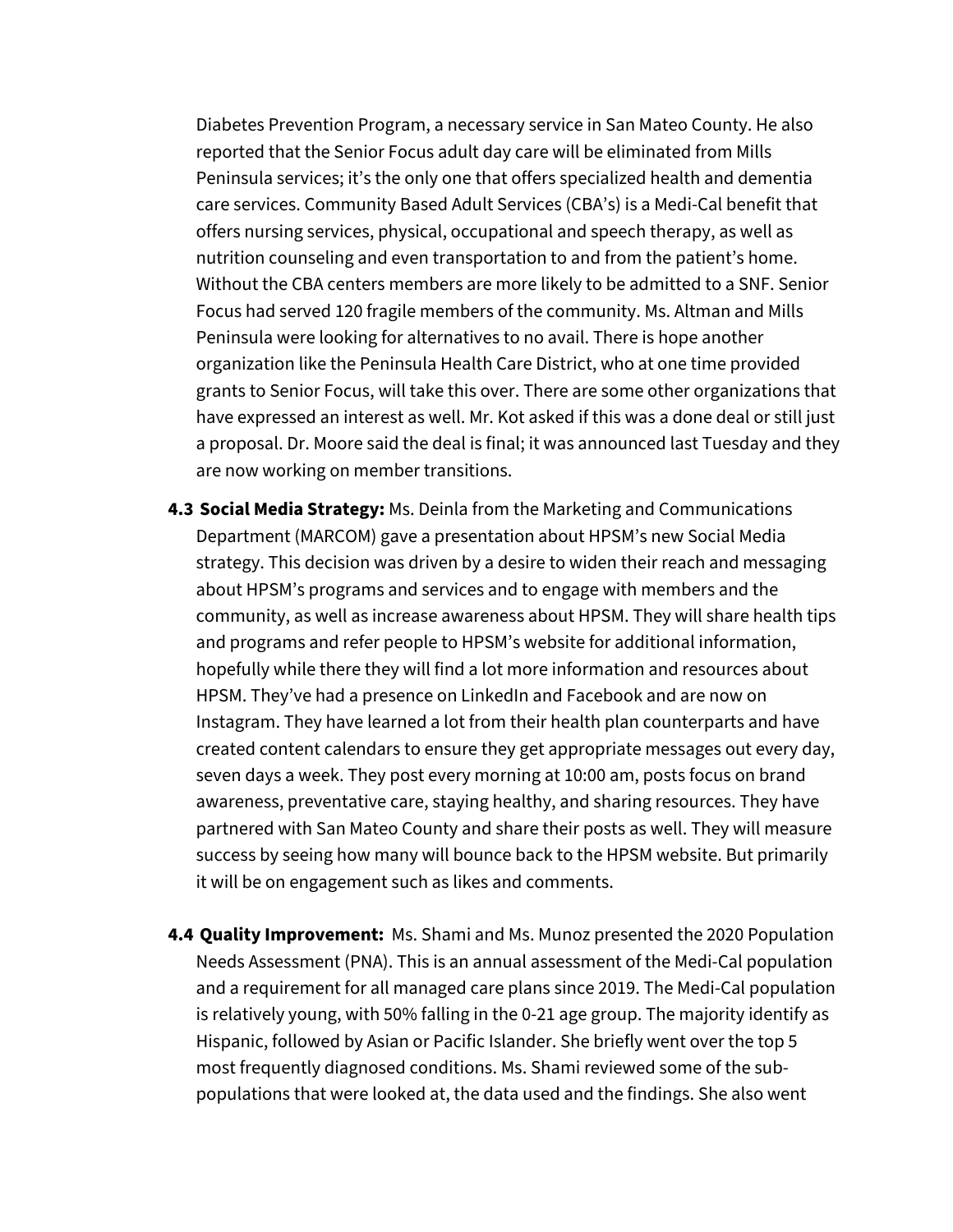over some of the disparity data, which helps them to identify what is going on with different populations and who to target thru outreach. She reviewed the next steps and how they intend to use this data. They will share this information with providers and community partners so that they can find ways together to improve care for HPSM members. Mr. Kot requested a copy of the full report. He asked her to explain how they are dealing with disparity once the data identifies it. She said sometimes it is by ramping up referrals and sometimes it's by reaching out directly to groups that are affected. They target their approach accordingly. Ms. Shami will send a copy of the full report to Mr. Kot.

- **4.5 Grievance and Appeals:** Ms. Ault-Riche went over highlights in the Grievance & Appeals report for CareAdvantage (CA). Timeliness for Q3 and Q4 of last year is doing well, members are receiving timely resolutions. CA appeals have been steady, grievances are up a bit, which happens at the end of the year. Appeals by type of service are steady, confirming that the original decisions are, in most cases the appropriate one. She went over the Medi-Cal side where the trends are similar to CA. Mr. Kot asked if HPSM will still track the pharmacy grievances and appeals. Ms. Ault-Riche replied that HPSM will not, since Magellan will be handling all of the appeals as well as the grievances. Unfortunately HPSM will lose visibility in what is happening with the benefit. Magellan will provide a report but it won't be as thorough as HPSM is used to. Currently, the Call Centers do a fair amount of problem solving for the pharmacy, often in real time and they are usually successful in avoiding grievances because of this. HPSM will lose the ability to help members directly and to track events. They will still be able see that on the CA side as HPSM is retaining the authorization process for CA drugs. She completed by noting there were only 4 regulatory cases, 3 were in favor of the enrollee and 1 is still pending. 69 members requested to change their PCP. 20 switched from clinics and 15 from individual providers.
- **4.6 Provider Services:** Ms. Murphey said they are focusing on getting more behavioral health providers. There are 27 new providers being credentialed in the coming week. They also hope to find behavioral health providers for virtual care, as access remains challenging in this area. There is a new hospice and palliative care provider. Angel Palliative Care and Hospice recently joined the network providing an important need for HPSM members. They are still working closely with SNF's during this time of increasing COVID cases and have expanded the number of out-of-county facilities they are working with as well. She updated the